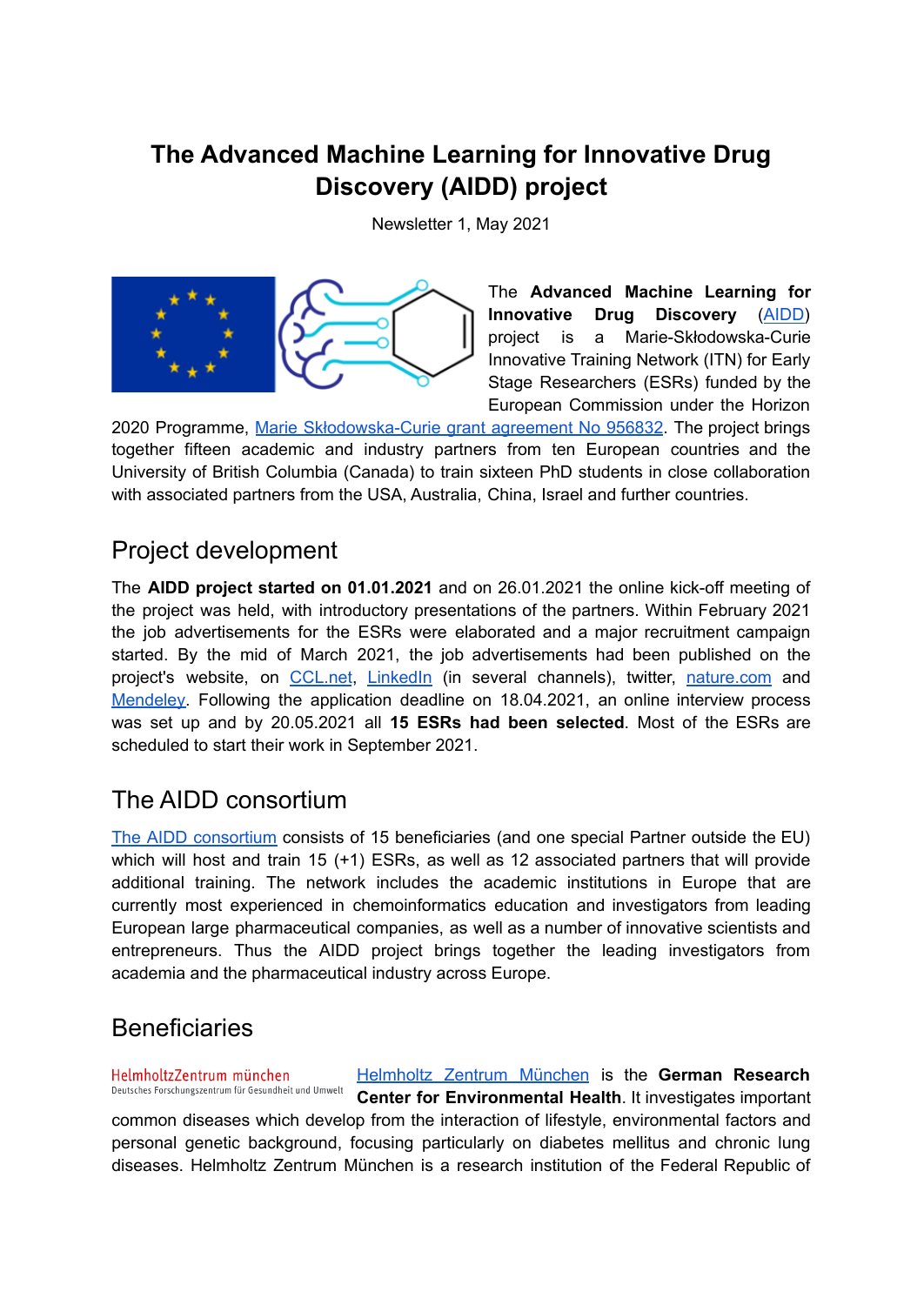Germany and the Free State of Bavaria and is also a member of the **Helmholtz [Association](http://www.helmholtz.de/)** of German [Research](http://www.helmholtz.de/) Centers.

Excellent basic research is the foundation of scientific work at Helmholtz Zentrum München to which **40 scientific institutes and departments** contribute. Their scientific competencies are linked with regard to content and thematically through strategic programs of the Helmholtz Association and are financed through program-oriented funding (POF). Thus, complex questions and problems relevant to science, society and the economy can be explored beyond the boundaries of institutions and disciplines.



The studies within this project will be performed in the [Chemoinformatics](http://www.helmholtz-muenchen.de/en/stb/research/groups/research-group-tetko) group, which is part of the [Institute](http://www.helmholtz-muenchen.de/en/stb) of [Structural](http://www.helmholtz-muenchen.de/en/stb) Biology. Its main expertise in development of

**computational tools for drug discovery, including Virtual Computational Chemistry** Laboratory (VCCLAB) [http://www.vcclab.org](http://www.vcclab.org/) and On-line CHEmical Modeling Environment (OCHEM) [http://ochem.eu](http://ochem.eu/).

# AstraZeneca

[AstraZeneca](https://www.astrazeneca.com/) (AZ) is one of the **leading research-driven biopharmaceutical companies** to span the entire value chain of a medicine from discovery, early- and late-stage development to manufacturing and distribution, and the

global commercialization of primary care and specialty care medicines that transform lives. AZ employs around 70,000 people worldwide and operates in more than 100 countries. The Gothenburg R&D site is one of the major AZ research centers. The Molecular AI team in Discovery Sciences focuses on ML/AI applications in drug design. The team drives the science, builds platforms and impact projects through applying ML/AI to drug design. It has state-of-the-art computational tools and high performance computing resources. The team works in an interdisciplinary environment by closely interacting with experts from chemistry automation and medicinal chemistry, and have extensive experience working in EU and Swedish government funded projects, such as WASP, IMI2-MELLODDY, H2020-ExCAPE, H2020-BIGCHEM, etc.



[Bayer](https://www.bayer.com/en/) is a **global enterprise with core competencies in the Life Science fields of healthcare and agriculture.** Its products and services are designed to benefit people and improve their quality of life. At the same time, the Group aims to create value through innovation, growth and high earning power. Bayer is committed to the principles of sustainable development and to its social and

ethical responsibilities as a corporate citizen. In fiscal 2018, the Group employed around 117,000 people and had sales of EUR 39.59 billion. Capital expenditures amounted to EUR 1.5 billion, R&D expenses to EUR 5.2 billion.



[Janssen](https://www.janssen.com/) is creating a **future where disease is a thing of the past**. Being a part of the Pharmaceutical Companies of Johnson & Johnson, the team is working tirelessly to make that future a reality for patients everywhere by fighting sickness with science, improving access with ingenuity, and healing hopelessness with

heart. Main focus is on areas of medicine where the biggest difference can be made: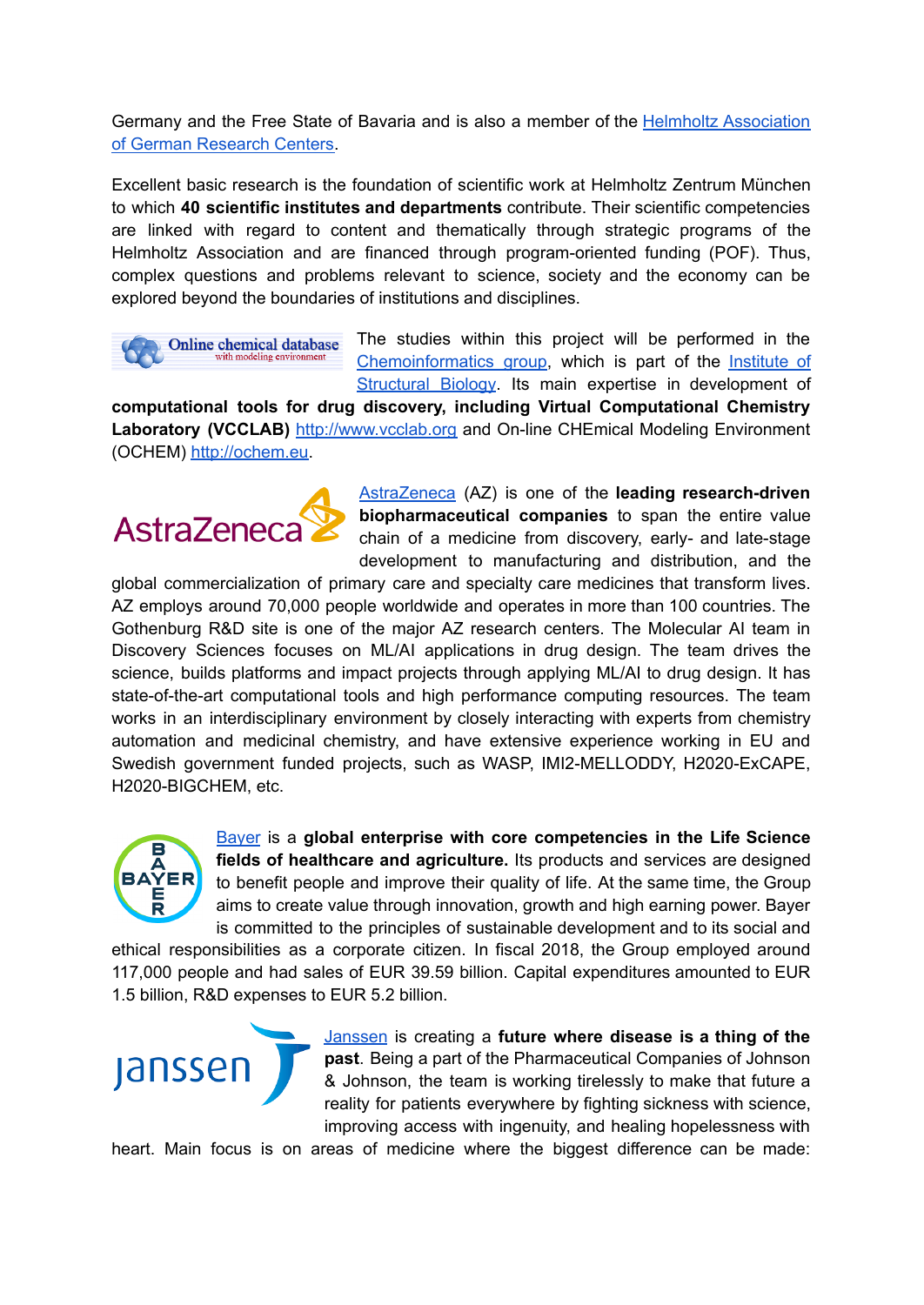Cardiovascular & Metabolism, Immunology, Infectious Diseases & Vaccines, Neuroscience, Oncology, and Pulmonary Hypertension.



[Enamine](http://www.enamine.net/) Ltd was founded in 1991 with the advent of high throughput screening in early drug discovery. After 25 years of stable growth **Enamine has become a world leading provider of Screening Compounds and Building Blocks**. It also offers integrated services of custom synthesis, lead optimization and molecular modeling. In Enamine, we pay great attention to the development of original and

unique chemistry. We believe that diverse techniques and methodologies are the main contributors to the drug discovery process.



Aalto [University](https://www.aalto.fi/en) is known for its world-class research in machine learning. For example, based on the Microsoft Academic Research citation counts **Aalto University ranked 1st in Europe (11th in the world) in Machine learning and Pattern recognition**, and currently Aalto is #3 in Computer Science in Europe (US News). Aalto runs the Finnish Center for Artificial

Intelligence FCAI, Flagship of Research with 250M€ budget for 8 years, and will run the Finland node of the European Laboratory for Learning and Intelligent Systems ELLIS from 2020. Department of Computer Science at Aalto University is one of leading computer science research units in northern Europe, located at Otaniemi campus at Espoo, Finland. With more than 400 employees, the Department of Computer Science is the biggest department in Aalto University. Department is part of Aalto University School of Science.



Freie [Universität](https://www.fu-berlin.de/) (FU) Berlin was founded in 1948 in Dahlem, Berlin. Since 2007, FU Berlin has been consistently named **one of eleven "Excellence Universities''** within the German Excellence Initiative. FU Berlin offers a comprehensive range of studies and

highly competitive programs at all academic levels, with a particularly strong reputation in mathematics as well as humanities, biology and physics. Regarding AI research, **FU Berlin focuses on machine learning for the sciences**, in particular natural sciences, as well as the connection between AI methods and mathematics. FU Berlin participates in the Berlin Big Data Center (BBDC), the Berlin Center for Machine Learning (BZML), and the Berlin Mathematics Center (MATH+). It has close collaborations and jointly funded projects with several non-university research organizations, such as the Fritz-Haber Institute, the Max-Planck Institute for Molecular Genetics, the Max-Delbrück and the Max Born Institute.

## **KU LEUVEN**

KU [Leuven](https://www.kuleuven.be/english/) conducts fundamental and applied research in all academic disciplines with a clear international orientation. In the Times Higher Education ranking KU Leuven is ranked as the **12th European university**, while in the Reuters Top 100 of the World's most innovative institutions, KU Leuven is listed as the first

European university. The STADIUS Center for Dynamical Systems, Signal Processing, and Data Analytics (ESAT-STADIUS) is a research division of the Electrical Engineering Department at KU Leuven, with 11 permanent staff members and about 100 PhD & postdoc researchers. Applied and fundamental research is performed in the area of control, system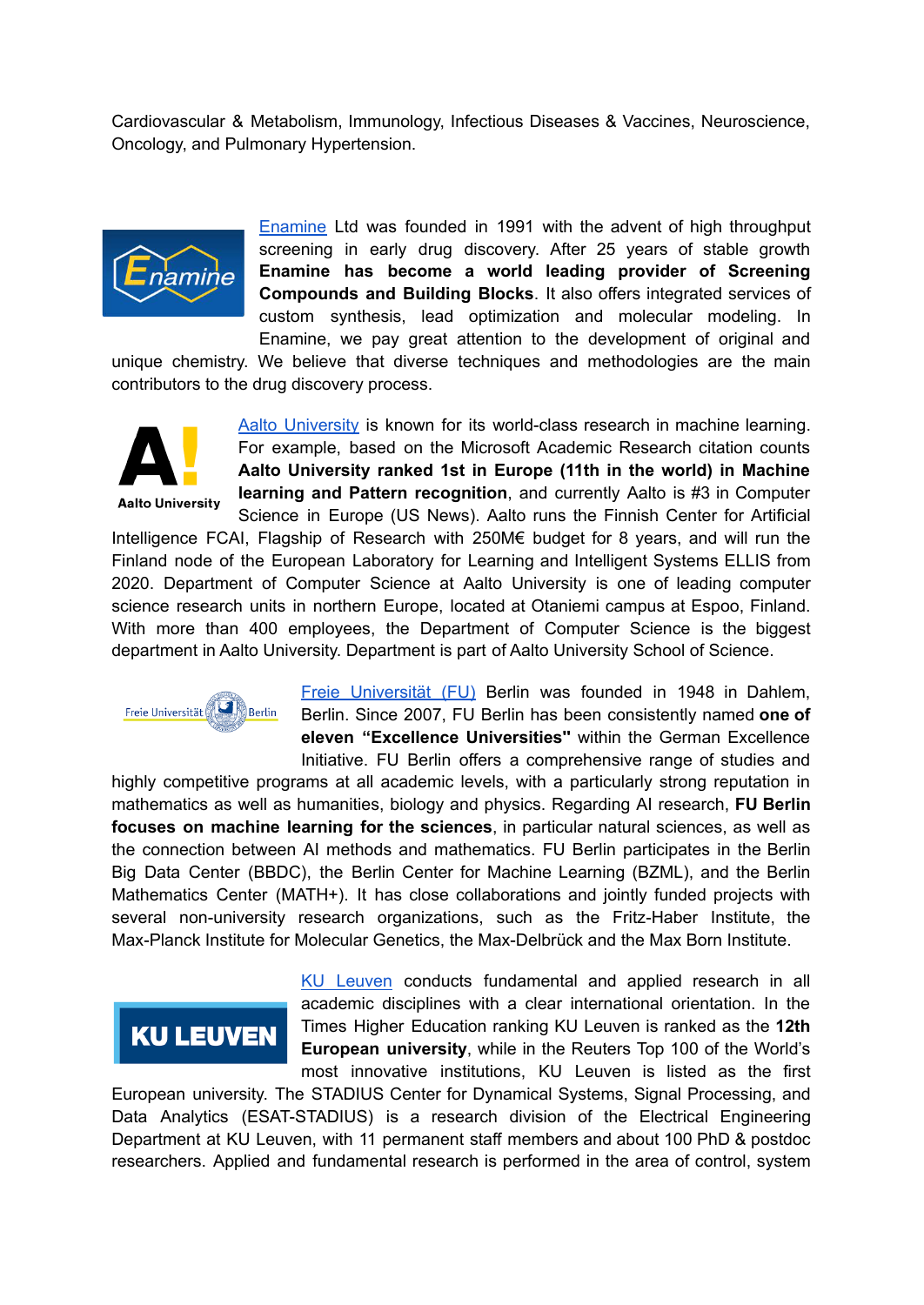identification, signal processing, machine learning, numerical optimization, and bioinformatics. The bioinformatics team at ESAT-STADIUS is a high-profile bioinformatics team with worldwide visibility. It is recognized for its pioneering work on data fusion for the prioritization of candidate disease-causing genes. The team has been developing innovative machine-learning methods for a wide range of problems in clinical genomics and drug discovery.



Founded in 1966, the Johannes Kepler [University](https://www.jku.at/) (JKU) is **one of Austria's newer universities. This gives the JKU a unique opportunity to pursue innovative paths and many important areas of research began here in Austria - even Europe - such as degree programs in mechatronics, computer science and since 2018 BSc**

**& MSc program in AI.** The LIT AI [Lab](https://www.jku.at/en/linz-institute-of-technology/research/research-labs/artificial-intelligence-laboratory/) headed by Prof. Sepp Hochreiter was founded as a permanent research center of the Linz Institute of Technology (LIT). In the unique environment offered by the Johannes Kepler University (JKU) Linz, the LIT AI Lab bundles JKU's world-class expertise in artificial intelligence (AI) for shaping and advancing AI research and its industrial applications. With 20,000 students and approx. 3,000 employees, more than 60 fields of studies and 127 institutes, which are run by 130 professors, the JKU is Upper Austria's largest educational and research institution.

Scuola universitaria professionale della Svizzera italiana

## **SUPSI**

The SUPSI [\(University](http://www.supsi.ch/) of Applied Sciences and Arts of Southern [Switzerland\)](http://www.supsi.ch/) is one of the nine professional universities recognised by the Swiss Confederation. Its objective is **combining world-class research in key areas with high-quality teaching, uniting classical theoretical-scientific instruction with a professional**

**orientation**. AIDD research partner is the IDSIA (Istituto Dalle Molle di Studi [sull'Intelligenza](http://www.idsia.ch/) [Artificiale\)](http://www.idsia.ch/), a non-profit oriented research institute for artificial intelligence jointly affiliated with the SUPSI and the University of Southern [Switzerland](https://www.usi.ch/en) (USI).

[IDSIA](https://www.idsia.ch/) has developed state-of-the-art algorithms for artificial neural networks, sequence learning, evolutionary computation, control and robotics, data mining, complexity and

generalization issues, swarm intelligence, operations research, mathematically optimal universal artificial intelligence and optimal rational agents. It was the smallest of the world's top ten AI labs listed in the 1997 "X-Lab Survey" by Business Week magazine. Four most valuable public companies in the world (Apple, Alphabet/Google, Microsoft, Amazon) are heavily using IDSIA's deep learning algorithms, billions of times per day. Google [DeepMind](http://deepmind.com/) is heavily influenced by IDSIA's former students, one of them



co-founder, one of them first employees. Many other [IDSIA](http://www.idsia.ch/) alumni became professors.

TU [Dortmund](https://www.tu-dortmund.de/en/) University (TUDO) hosts 17 faculties ranging from technische universität dortmund natural sciences and engineering to social sciences and humanities. The university currently counts over 34,000 students – about 4,000 of

those being international students - and 6,500 members of staff, including 300 professors. Research at TU Dortmund University is particularly renowned in **four profile areas: Materials**, Production Technology and Logistics; **Chemical Biology, Drug Research and Process Engineering**; Data Analysis, Modeling and Simulation; Education, Schooling and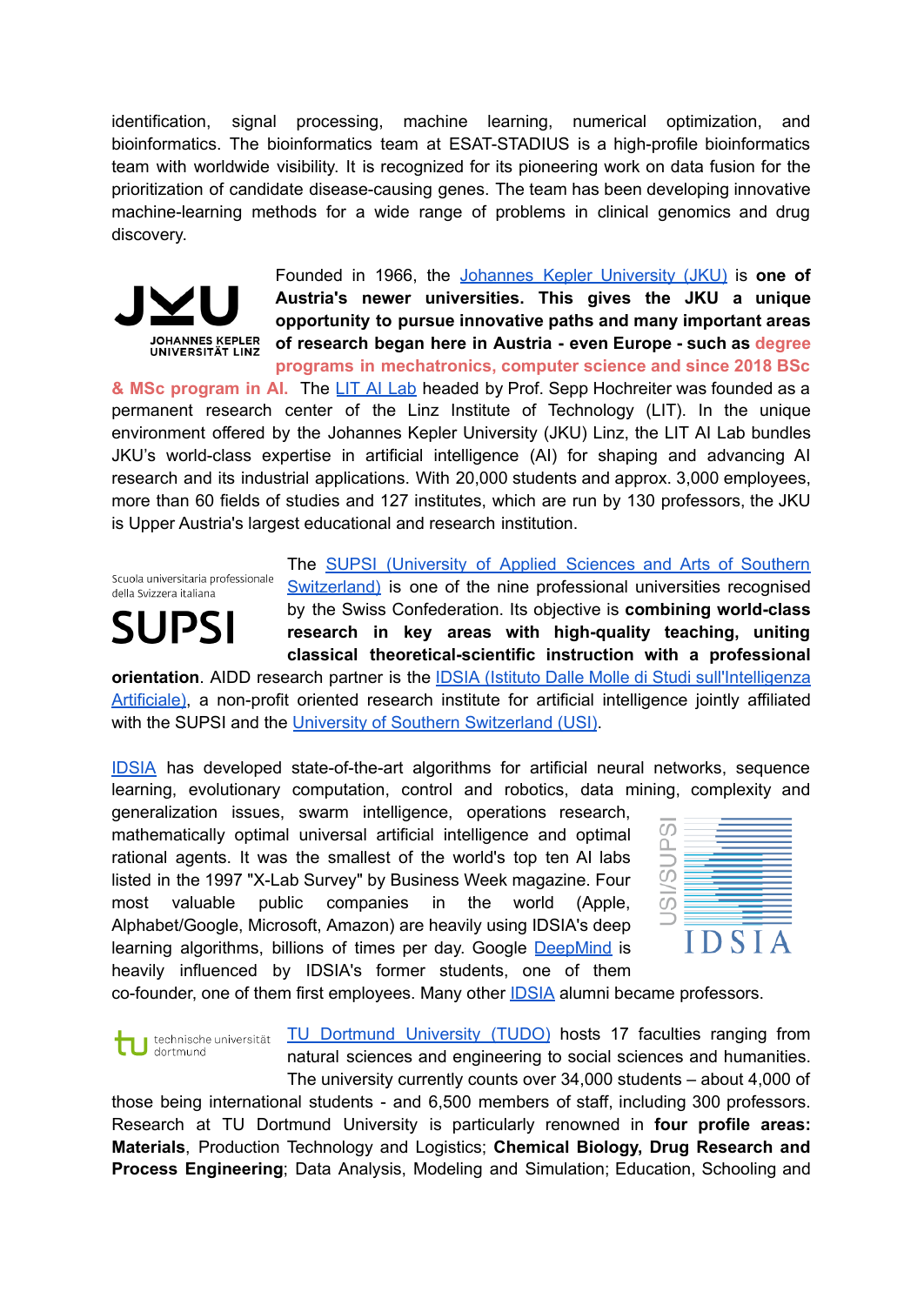Inclusion. TU Dortmund University presently participates in the Cluster of Excellence "Ruhr Explores Solvation (RESOLV)" and coordinates four Collaborative Research Centers.

TU Dortmund University awards more than 250 doctoral degrees per year. A core concern of TU Dortmund University is to promote young scientists – for example through a Graduate Center, the alliance with the Research Academy Ruhr and welcome services for international researchers.



Leiden [University](https://www.universiteitleiden.nl/en) was founded in 1575 and is **one of Europe's leading international research universities**. The Leiden Institute of Advanced Computer Science (LIACS) is the computer science institute of Leiden University, Faculty of Science, established in 1996.

It has a strong and vibrant research program in computer science with a good balance of core computer science and applications. Its key interests are in AI and data science. LIACS' mission is to improve the state of the art in Computer Science methods, techniques and systems, and to guide new research areas that are of clear importance to society. The AI4LIFE initiative and especially its university wide SAILS program aims at improving other (especially life) sciences by making modern AI methods available to them and developing novel methods and approaches in tight collaboration with computer science and its AI research.



University of [Luxembourg](https://wwwen.uni.lu/) ranks **17th** in the 2019 **Times Higher Education Young University Ranking** and is ranked **3rd worldwide in International Outlook**. Founded in 2003, ULUX now has 2800 employees, including **800 PhD candidates under employment contract** within **3 Doctoral Schools**. The Doctoral School in Science & Engineering offers disciplinary doctoral programs in Physics, Math, Computer Sci.,

Biology, Engineering, and an **interdisciplinary doctoral program in Computational Sciences**.



The [University](https://www.univie.ac.at/en/) of Vienna is the **largest Austrian research** *Versitat* institution, hosting 6,800 academics within 15 faculties and five centres, dedicated to both basic and applied research. Furthermore, 16 research platforms have been established to promote especially innovative

interdisciplinary research projects. The **Department of Pharmaceutical Chemistry** of the Faculty of Life Sciences is a **leading research hub for cheminformatics and machine learning**.



**Universitat** Barcelona

[Universitat](http://www.upf.edu/) Pompeu Fabra is a public, international and research-intensive university that **ranks 10th in the 2020 Pompeu Fabra** Times Higher Education Young University Ranking **and 1st among the Spanish Universities in the QS World University ranking** (position 28 worldwide and

position 7 in Europe). It is the top-ranked Spanish university (IUNE Report 2020) in yearly scientific output per professor, citations per professor, projects within the Spanish National R&D Plan (per 100 lecturers), in projects within the EU Framework Programme (per 100 lectures). It has about 12,000 enrolled students (nearly 1.300 of them in one of its 9 PhD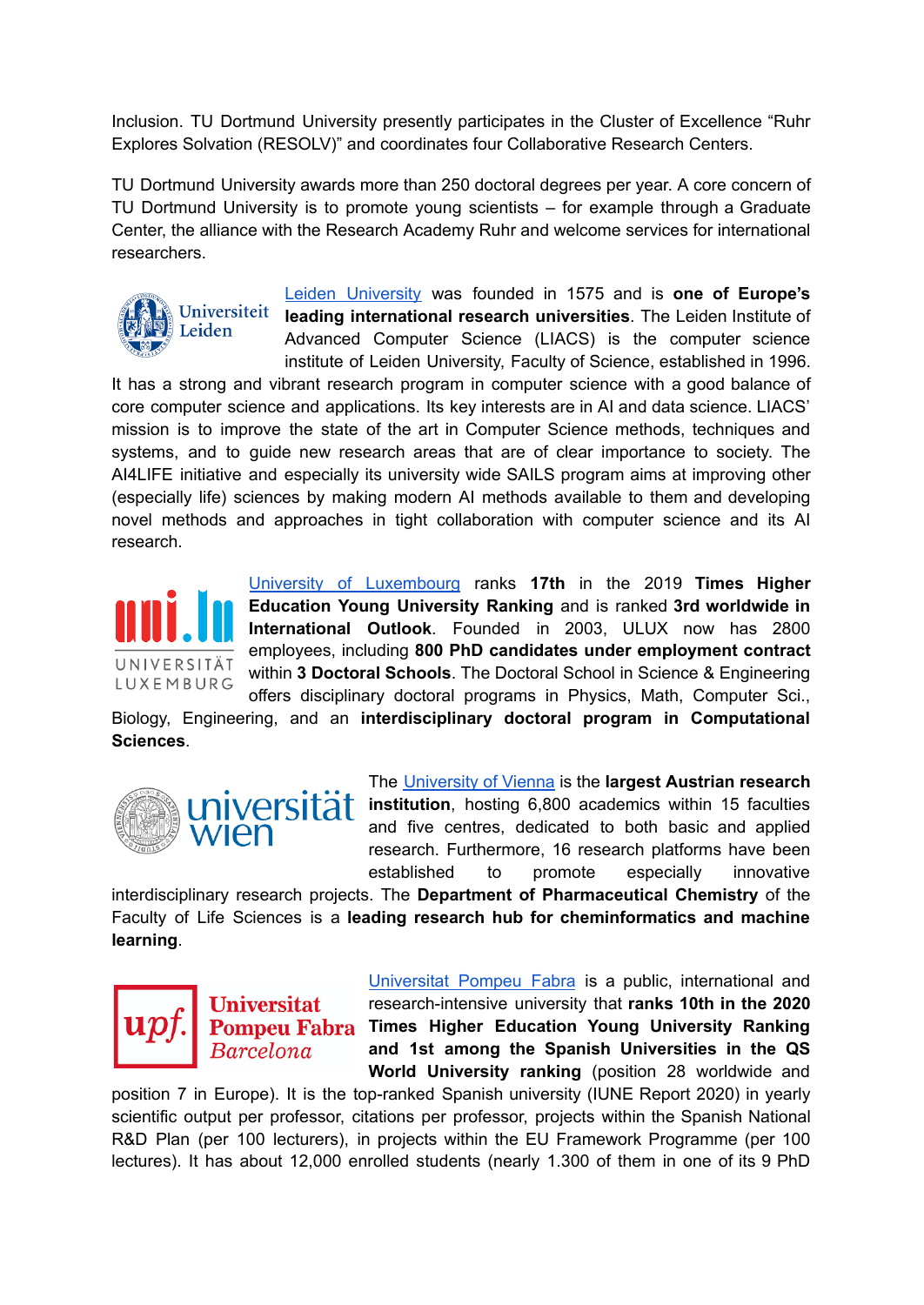programmes), 1,500 teaching and research staff, and 700 administrative and service staff. The UPF is strategically located in the PRBB, one of the leading South European biomedical research hubs, that hosts 1300 international staff and scientists, core scientific facilities and multiple research institutes.

The student participating in this project will be enrolled in the PhD studies in [BioMedicine](https://www.upf.edu/web/phd-biomedicine) and will join the [Computational](https://www.compscience.org/) Science Laboratory (lead by Prof. Gianni De Fabritiis) whose interests are the application of computation to solve real world problems, defining intelligence as a form of computation. The research group develops machine learning models with intelligent, useful behavior using reinforcement learning and deep learning, for specific environments. Biomedicine is one environment where physics-based simulations and machine learning provide novel, innovative approaches. The group leads [GPUGRID.net](http://gpugrid.net/) , one of the top distributed computing projects worldwide for running molecular simulations on GPUs and the open platform **[PlayMolecule.org](http://playmolecule.org/)** that has around a thousand registered scientists. The group and its spin-off company Acellera have collaborated with major industries worldwide like Sony, Nvidia, HTC mobile, UCB, Pfizer, Biogen and Novartis.

### Special 16<sup>th</sup> Partner of the Consortium



VANCOUVER A UBC & VGH Centre of Excellence

**[University](https://www.ubc.ca/) of British Columbia** (UBC) – is one of the most recognized universities, **ranked 2nd in Canada** PROSTATE CENTRE and Nr 34 in the world (Times Higher Education 2020). The [Vancouver](https://www.prostatecentre.com/) Prostate Centre (VPC) is one of the leading subdivisions of the UBC and one of the world's

most respected cancer facilities. It is a National Centre of Excellence and a designated Centre of Excellence for Commercialization and Research. The AIDD grant does not cover costs for VPC, therefore they are acting within the Consortium on their own.

#### Recruitment of fellows

Following the announcement of the ESR positions, 260 (**72 females, 27.7%**) applications from 55 countries were received. All the partners were involved in scoring and pre-selecting candidates for Zoom interviews.



**43 interviews** were held and eventually **15 candidates were**

**selected**. ESR16 is covered entirely by the partner VPC (Vancouver Prostate Center, University of British Columbia) and therefore the position was not recruited centrally. In total, **16 students (6 females, 37,5%)** will soon start working within the AIDD Consortium.

### Coming soon: Second AIDD Newsletter

In the second newsletter we will describe expertise of associated partners and will also share challenges in the search and recruitment of talented fellows for the AIDD program.